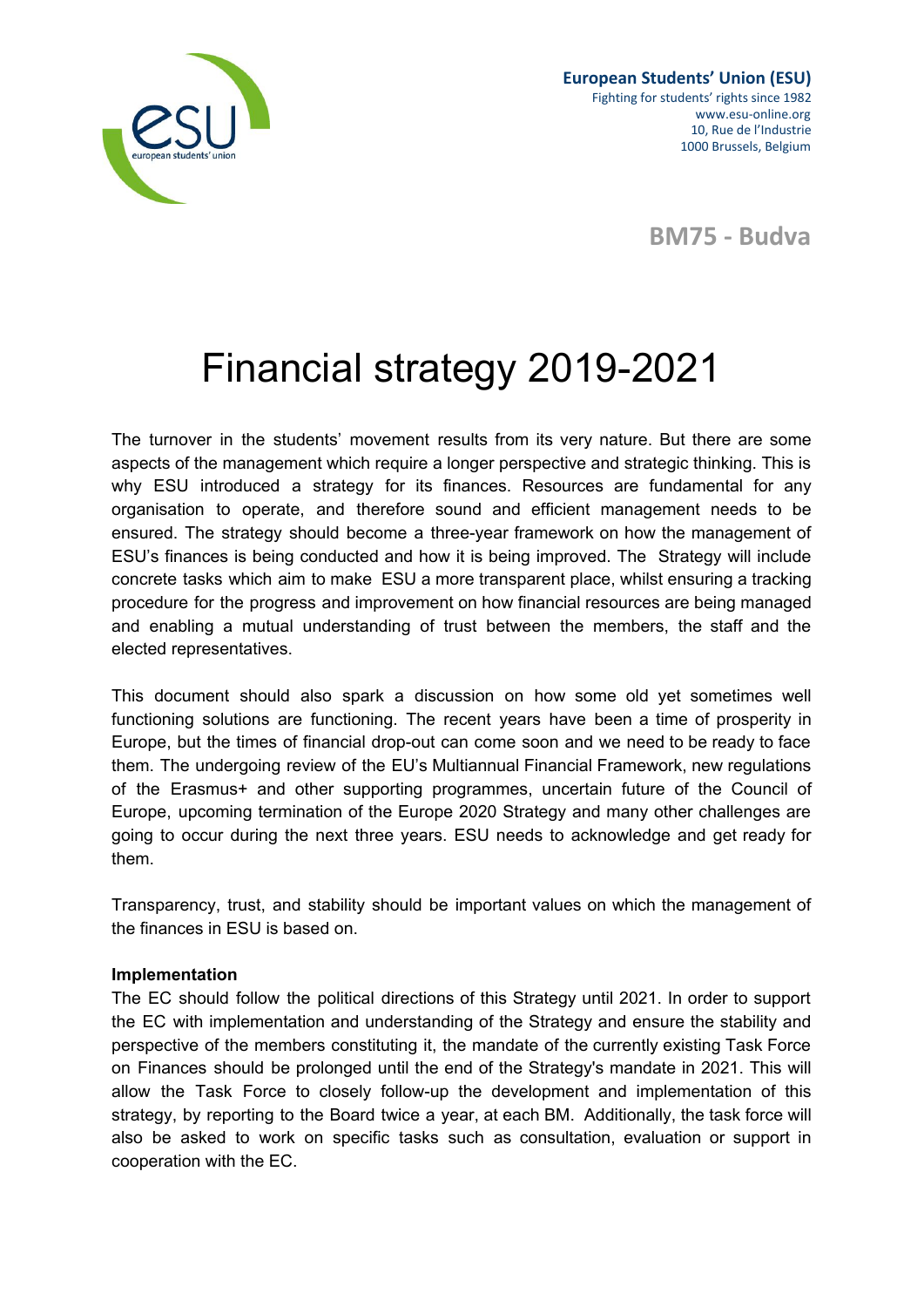## **European Students' Union (ESU)** Board Meeting 75 - Budva

#### **Relations with members**

It is the members' right and responsibility to be aware of the financial situation of ESU. This should be carried out by means of consultations, sessions on finances, the inclusion of the Task Force in the tasks outlined by the Strategy and by ensuring transparent accessibility to the financial documents of ESU.

The procedure of collection of the membership fees should be evaluated by EC and the Task Force in order to make it more clear, fair and understandable. The currently used TDI Guidelines fulfilled their task and made the TDI submission and membership fees collection procedure more fair and efficient, but taking into consideration the experiences from the recent years, the EC should be asked to re-evaluate them in collaboration with the Board and the Task Force.

The procedure itself is also a huge workload for ESU so we strongly suggest looking into adopting a less complicated procedure which requires less workload from both the EC and the unions. It needs to be ensured that the TDI definition is clearly understood by the members and guarantees a fair treatment to all of them. During the aforementioned re-evaluation, the solidarity funds (waving the membership fee and participation fees in the BMs also need to be reviewed.

To enhance transparency the EC should, in relation to the budget, provide information on how the expected revenue from membership fees for the upcoming year has been calculated.

ESU should also look into the possibility of sharing good practices on fundraising activities between the member unions and within the education sector.

#### **Budgeting and reporting**

Preparation of the budget and report should be prioritized by the Presidency, and the prepared documents need to be consulted with the Board before and during the BM. Budgeting should be based on the thoroughly estimated financial situation in order to balance income and expenses effectively.

Sessions on financial documents which are submitted to the BM should be conducted both online prior to the internal events as well as during the ESU internal events to make sure that the Board understands how the ESU finances are working. This will also ensure that the EC receives constant feedback from the Board, in order to constantly improve the situation. When possible financial documents should be supported with explanatory guidelines to ease its understanding by the Board.

#### **Quality Assurance Experts' Pool**

Since the QA pool is an important source of ESU's income, it should be prioritized in terms of administrative support. Part of the revenue should return to the Pool members as an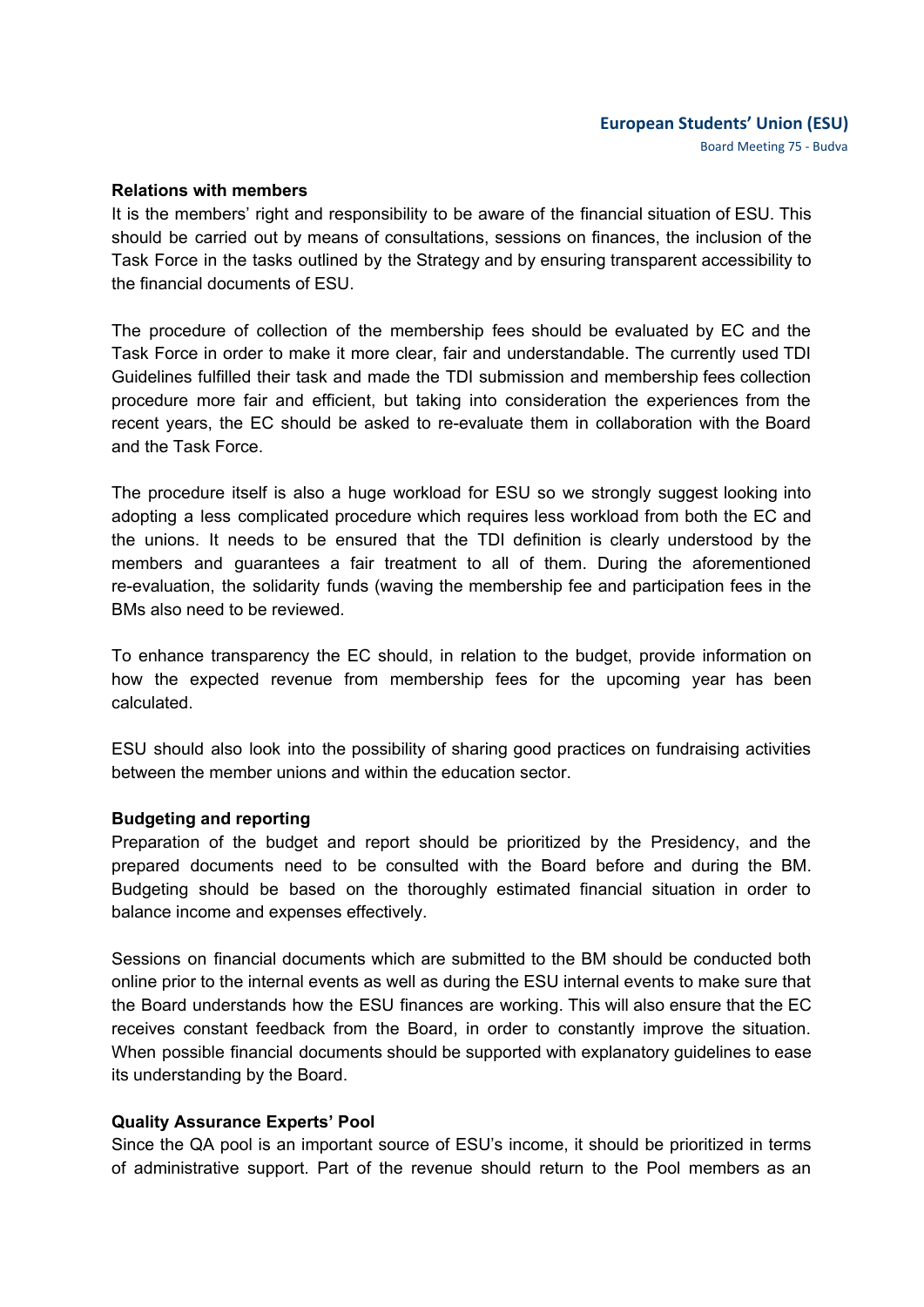## **European Students' Union (ESU)**

Board Meeting 75 - Budva

opportunity to develop their expertise on quality assurance. ESU should also map out the possibility to sign agreements with new agencies whilst ensuring that all agreements are based on equal opportunities for all pool members. It should also be ensured that all the income generated through such contracts includes a solidarity fee for ESU.

### **Internal events**

Since the organisation of the ESU events is becoming a huge financial burden to members, evaluation of how they are organised needs to take place. ESU should look into how many events member unions can afford to organise and attend and lead a conversation with the members on the financial feasibility for member unions to host such internal events.

All the internal events should be organised in a sustainable and affordable way.

Therefore, the organisation, together with the members, must reflect on the standards which are needed to hold a proper and well-functioning Board meeting, while lowering the cost of these events.

## **Project management**

ESU should ensure that the income being generated from projects does not depend on one organisation/programme only and can, therefore, maintain its diversity of income. All external projects should concern the plan of work, the strategic political priorities, and any other core ESU activities. As ESU receives many requests for joining different projects, and since these are not always relevant for ESU's work, every project needs to be thoroughly evaluated in terms of time allocation of staff members and elected representatives, and also ESU needs to be sure about who will be the project coordinator and rest of project partners. ESU's role in projects should be significant, focused on content work which develops the competencies of the ESU representatives and does not overburden the employed staff.

Good communication between the project managers and hacks needs to be established and maintained. The involvement of both is crucial for an organisation with such a turnover like ESU. A streamlined internal project reporting system should be established, in order to ensure that no information is lost when either the elected representatives or members of the secretariat leave the organisation.

## **Employed staff**

The employed staff in ESU provides the stability that is crucial for the organisation. To maintain an attractive workplace where people want to work and staff members want to stay ESU needs to be a responsible employer. In order to achieve this, financial planning needs to support the professional stability and development of staff. Furthermore, measures should be put in place in order to ensure that important financial and project information is properly handed over from one mandate to the next. All internal procedures are to be reviewed and discussed with the CIA in order to improve them.

## **Hacks**

ESU is an organisation which values the importance of having legal and fair procedures in place. For this reason, all procedures, and in particular those concerning the financial contributions to the hacks team, must be reviewed to ensure their legality.